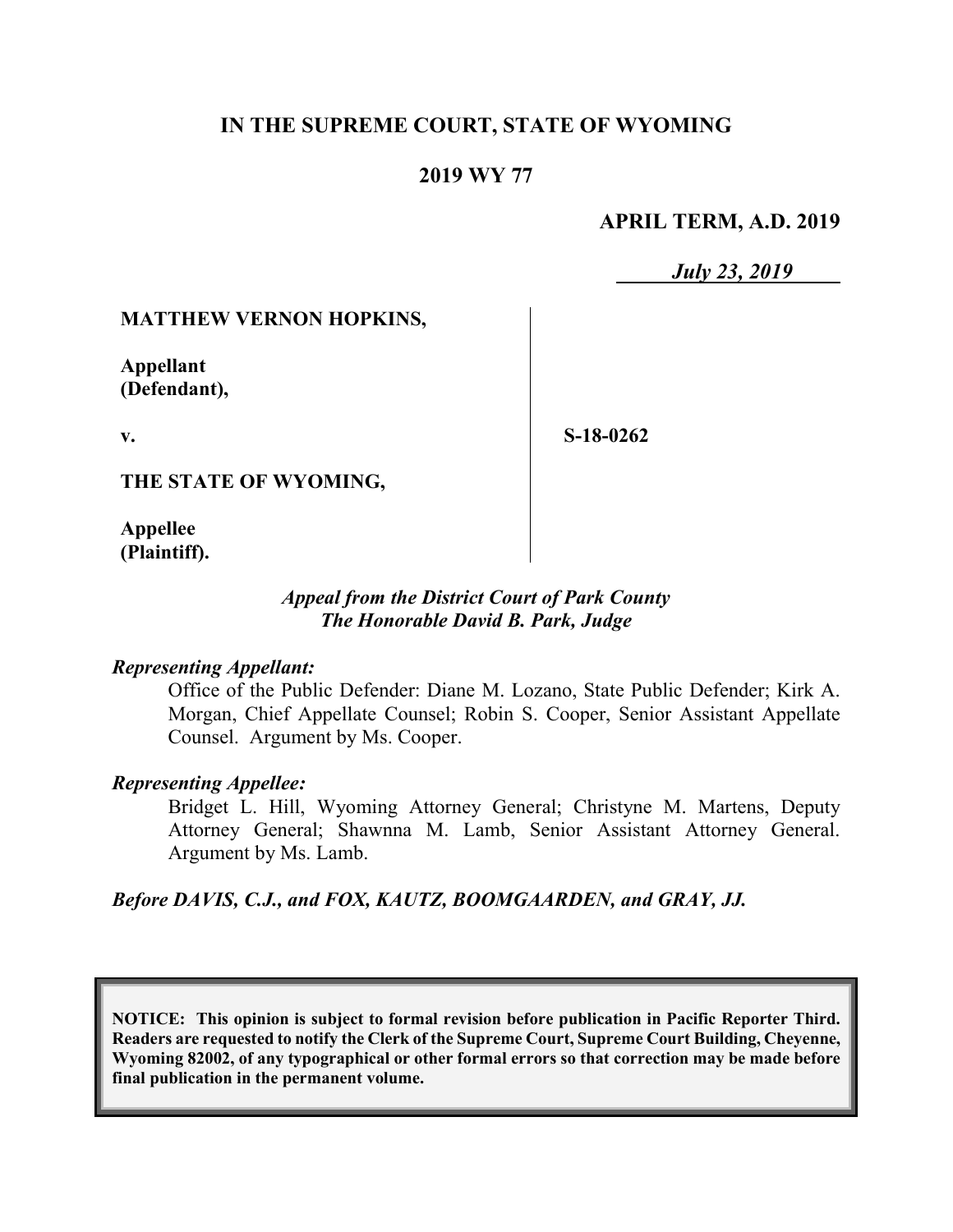### **BOOMGAARDEN, Justice.**

[¶1] On March 14, 2017, Appellant Matthew Vernon Hopkins, a psychiatric addiction specialist, huffed from a can of Dust-Off, got behind the wheel of his car, and lost consciousness while driving to his office. He veered into oncoming traffic, hit another vehicle head on, and injured the other driver. The State filed criminal charges and a jury convicted Mr. Hopkins of aggravated assault and battery, driving under the influence of a controlled substance, and unlawful use of a toxic substance. On appeal, Mr. Hopkins challenges his conviction for aggravated assault and battery. Finding no error, we affirm.

### *ISSUES*

[¶2] We restate and reorder the three issues Mr. Hopkins raises on appeal:

- I. Does the "knowingly" element of Wyo. Stat. Ann. § 6-  $2-502(a)(ii)$  require the State to prove that Mr. Hopkins purposefully hit the victim's vehicle?
- II. Does sufficient evidence support Mr. Hopkins' conviction for aggravated assault with a deadly weapon?
- III. Was Mr. Hopkins prevented from presenting a complete defense?

# *FACTS*

[¶3] The facts established at trial were largely uncontested. Mr. Hopkins owned a practice in Cody, Wyoming, where he specialized in adolescent and addiction psychiatry. Mr. Hopkins personally suffers from addiction—he is an alcoholic and abuses Adderall and air dusters. His medical license was suspended in 2003 and 2010 due to his addictions. [1](#page-1-0) Mr. Hopkins maintained sobriety for periods of time, but relapsed prior to the incident due to severe financial problems. Mr. Hopkins did not seek treatment because he feared he would lose his medical license permanently. Instead, he used air dusters (inhalants) to combat "the shakes" and anxiety associated with alcohol withdrawal. He admitted air dusters made him light-headed, but denied that he had ever passed out from huffing prior to the incident. Mr. Hopkins abused the air dusters even though he read the warning label on the can and, as a psychiatrist, he knew the risks (including brain damage) of using air dusters and the effects of inhalants on the brain.

<span id="page-1-0"></span> $1$  Mr. Hopkins voluntarily relinquished his license after the March 14, 2017, incident.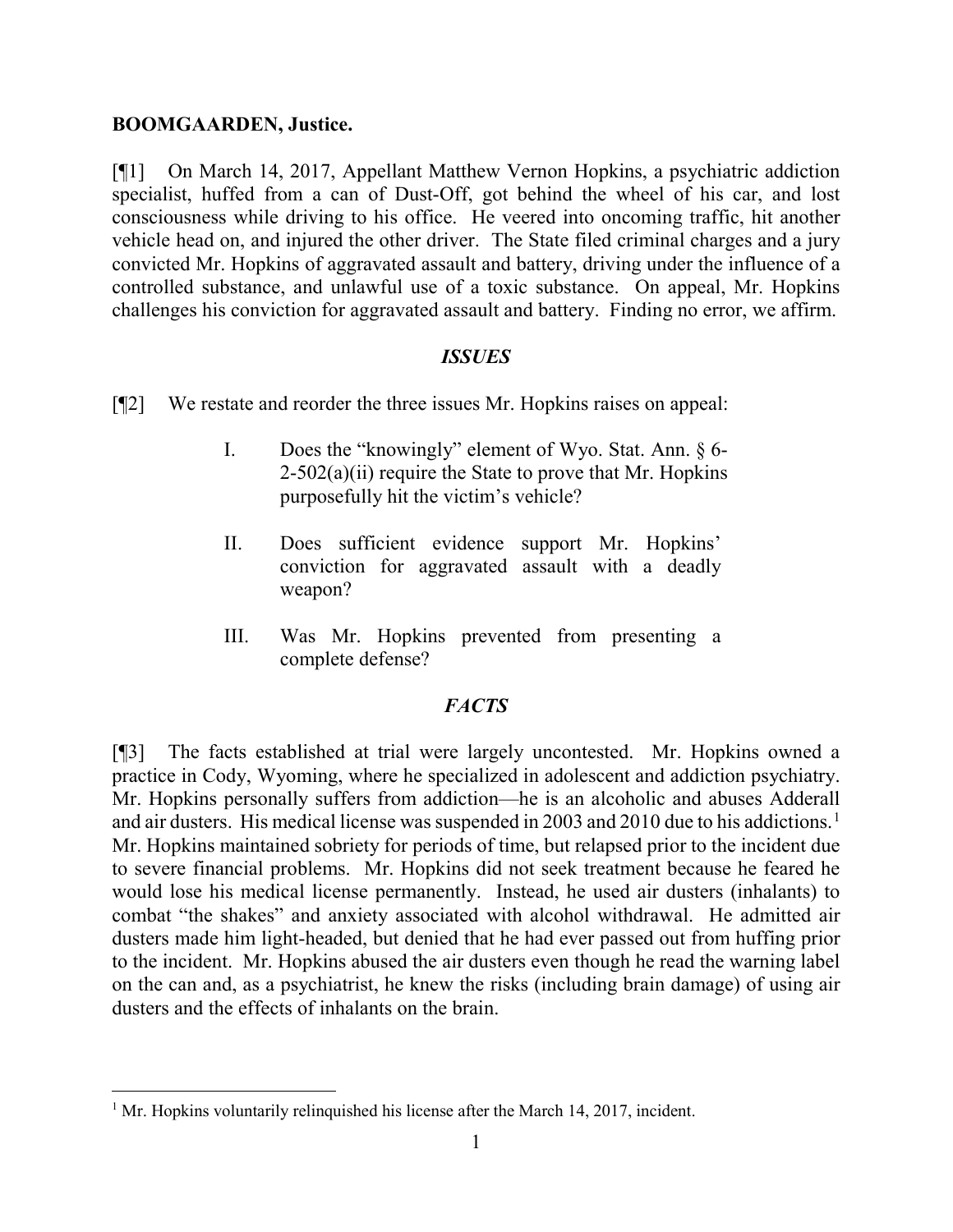[¶4] On the morning of the incident, Mr. Hopkins used some "duster" shortly after he woke up. An hour later, he drove his son to school and headed to work. Mr. Hopkins began getting the shakes and stopped at his hotel room (where he lived temporarily) to get another can of Dust-Off. After he retrieved a can, Mr. Hopkins proceeded to drive himself to his office. He "possibly" used the air duster again while driving and passed out. His vehicle veered into oncoming traffic and he hit another vehicle head on.<sup>[2](#page-2-0)</sup> The other driver sustained injuries and required neck surgery. A forensic toxicologist found inhalants in Mr. Hopkins' blood.

[¶5] In closing argument, defense counsel conceded Mr. Hopkins drove under the influence of a controlled substance and unlawfully used a toxic substance, but argued that the State failed to meet its burden on the "knowingly" element of the aggravated assault and battery charge. The jury convicted Mr. Hopkins of all three charges. This timely appeal followed.

### *DISCUSSION*

[¶6] Mr. Hopkins' issues on appeal all stem from his contention that he lacked the requisite mens rea for aggravated assault and battery under Wyo. Stat. Ann. § 6-2-502(a)(ii) (LexisNexis 2017). During trial, Mr. Hopkins asserted that even though subsection (a)(ii) is a general intent crime, it nonetheless requires some purposeful intent and foreseeability. He argued that the State had to prove that he purposefully hit the victim's vehicle—not that he knowingly drove while under the influence of an inhalant. Mr. Hopkins reasoned that he could not have hit the victim's vehicle on purpose because he was passed out when he veered into oncoming traffic and, further, that the incident was not foreseeable because he had never before lost consciousness while using inhalants. The district court disagreed with Mr. Hopkins' position because it was an improper statement of the law. Consequently, the court did not allow Mr. Hopkins to argue his theory to the jury. Mr. Hopkins claims the district court erred in its ruling, which prevented him from providing a complete defense and resulted in a conviction based on insufficient evidence.

# *I. Does the "knowingly" element of Wyo. Stat. Ann. § 6-2-502(a)(ii) require the State to prove that Mr. Hopkins purposefully hit the victim's vehicle?*

[¶7] We review a district court's legal determinations de novo. *Mraz v. State*, 2016 WY 85, ¶ 29, 378 P.3d 280, 288 (Wyo. 2016) (citation omitted). To the extent Mr. Hopkins raises a statutory interpretation issue, our review is also de novo. *Adekale v. State*, 2015 WY 30, ¶ 12, 344 P.3d 761, 765 (Wyo. 2015).

<span id="page-2-0"></span><sup>&</sup>lt;sup>2</sup> Two witnesses, who were friends of Mr. Hopkins' wife, observed Mr. Hopkins enter his vehicle in an impaired state and carrying an air duster can. Mr. Hopkins almost hit one of the witnesses' vehicle as he backed out. The two witnesses "caravanned" with Mr. Hopkins in an attempt to ensure he safely arrived at his office and observed him driving too fast and erratically before he veered into oncoming traffic. One of the witnesses also observed an air duster can in Mr. Hopkins' lap as he was driving.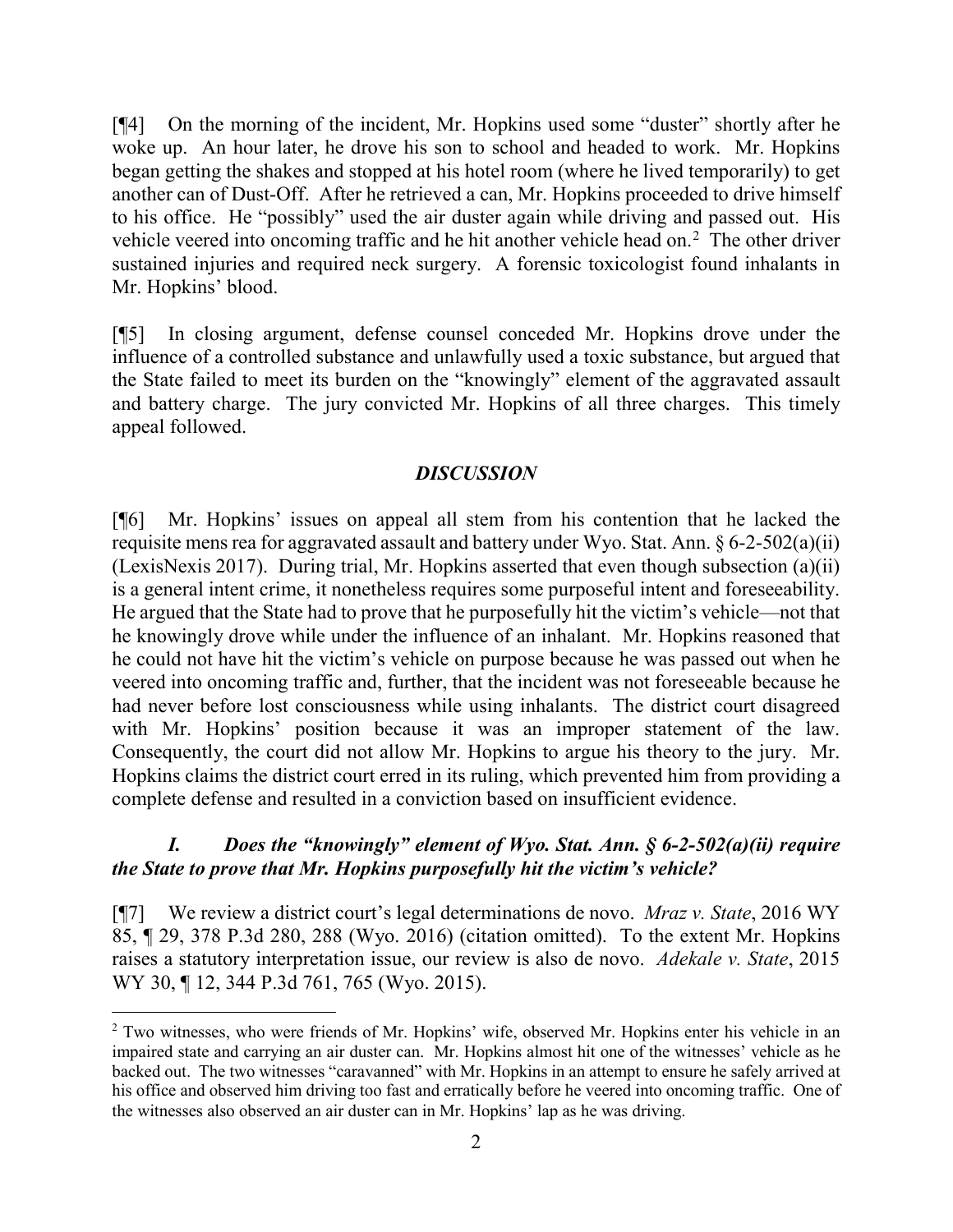The plain, ordinary, and usual meaning of words used in a statute controls in the absence of clear statutory provisions to the contrary. Where there is plain, unambiguous language used in a statute there is no room for construction, and a court may not look for and impose another meaning. Where legislative intent is discernible a court should give effect to the most likely, most reasonable, interpretation of the statute, given its design and purpose.

*Id.* (citations and quotation marks omitted).

[¶8] Wyoming's aggravated assault and battery statute clearly states, in relevant part:

(a) A person is guilty of aggravated assault and battery if he:

. . . . (ii) . . . intentionally or knowingly causes bodily injury to another with a deadly weapon[.]

(b) Aggravated assault and battery is a felony punishable by imprisonment for not more than ten (10) years.

Wyo. Stat. Ann. § 6-2-502. Mr. Hopkins does not dispute that he caused the victim's bodily injury or that his vehicle was a deadly weapon. His argument focuses on the "knowingly" requirement in subsection (a)(ii).

[¶9] Mr. Hopkins acknowledges that this portion of the aggravated assault and battery statute articulates a general intent crime. As a general intent crime, the only intent which need be proven beyond a reasonable doubt is that the act constituting the offense charged be done voluntarily. *Harris v. State*, 2006 WY 76, ¶ 26, 137 P.3d 124, 131 (Wyo. 2006) (citation omitted); *Carfield v. State*, 649 P.2d 865, 869 (Wyo. 1982) (citations omitted). "An act is voluntary if the actor intended to do it (as opposed to an event occurring accidentally or involuntarily)." *Barrera v. State*, 2017 WY 123, ¶ 31, 403 P.3d 1025, 1031 (Wyo. 2017). "If done voluntarily, 'the inference thereupon arises that the defendant intended that which resulted.'" *Harris*, ¶ 26, 137 P.3d at 131 (quoting *Slaughter v. State*, 629 P.2d 481, 483–84 (Wyo.1981); *see also Tillett v. State*, 637 P.2d 261, 264 (Wyo. 1981) (stating defendants are "considered by law to have intended the natural consequences of [their] act[s]"); *Streitmatter v. State*, 981 P.2d 921, 927 (Wyo. 1999) (citation omitted) ("The crime of aggravated assault [under Wyo. Stat. Ann.  $\S$  6-2-502(a)(iii)] is a general intent crime, and its commission requires only that intent which the jury may infer from the commission of the proscribed act.").

[¶10] Mr. Hopkins argues, without citation to relevant authority or pertinent language in the statute itself, that the "proscribed act" under subsection (a)(ii) is the "intentional or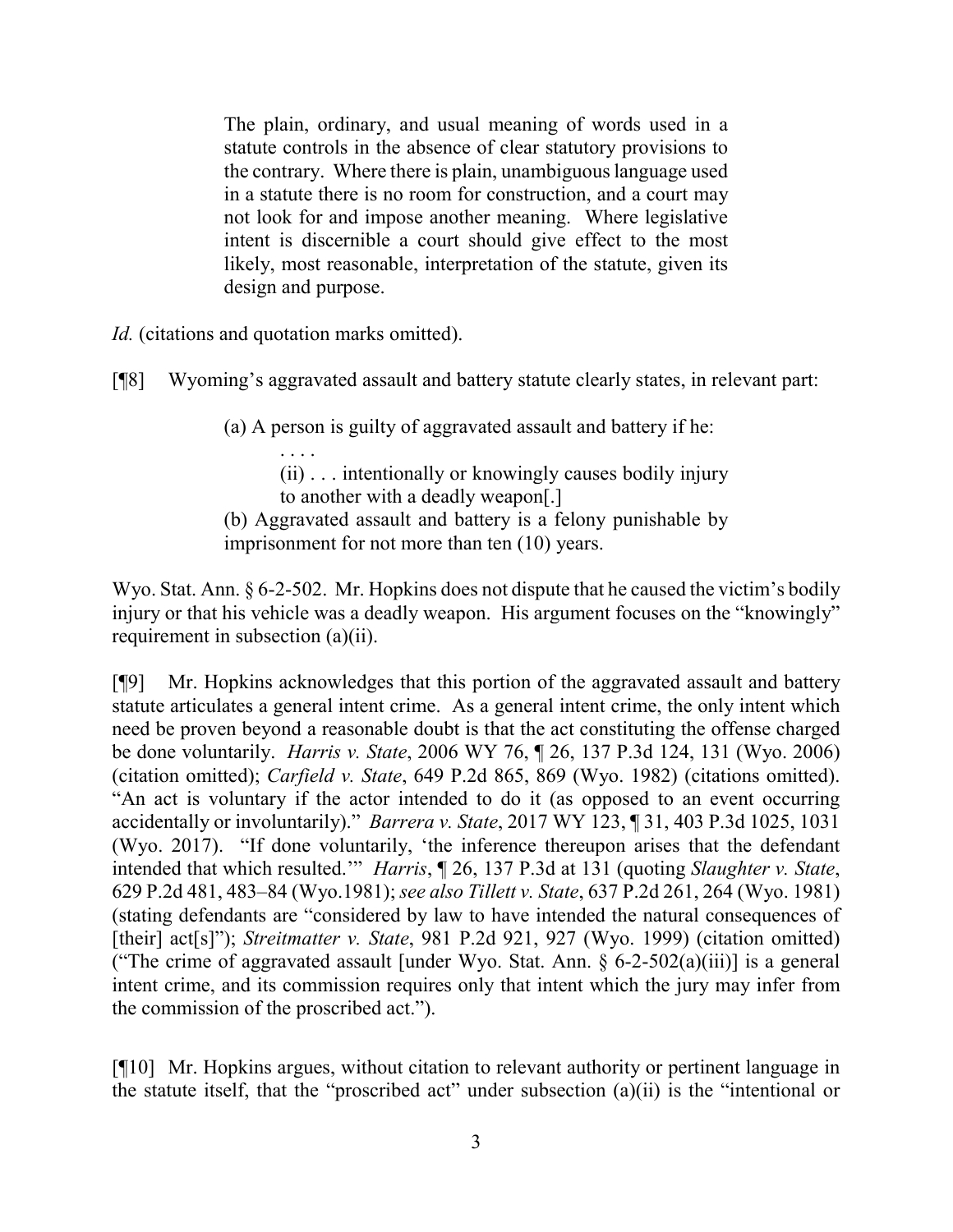knowing use of force or violence directed at another person." He reasons that because he was unconscious when his vehicle veered into oncoming traffic, he could not have "purposefully used his car as a deadly weapon." Moreover, he asserts that "the natural consequences of [his] actions" were not foreseeable because the inhalants had never before caused him to lose consciousness.

[ $[$ [11] Mr. Hopkins misreads Wyo. Stat. Ann. § 6-2-502(a)(ii). There is no language in subsection (a)(ii) whatsoever that requires the State to prove a particular use of force or an act of violence, as Mr. Hopkins suggests. Subsection (a)(ii) simply and unambiguously proscribes causing bodily injury with a deadly weapon.<sup>[3](#page-4-0)</sup> Wyo. Stat. Ann.  $\S 6$ -2-502(a)(ii). Because Mr. Hopkins does not dispute that he caused bodily injury with a deadly weapon, the pertinent question is whether Mr. Hopkins voluntarily did so even though he was unconscious. *See, e.g.*, *Saldana v. State*, 685 P.2d 20, 22 (Wyo. 1984) ("To violate the statute, it is necessary only that the proscribed conduct be undertaken voluntarily."); *Harris*, ¶ 26, 137 P.3d at 131 ("For general intent crimes, all that is necessary is that the act be done voluntarily."). In this case, the answer is yes.

[¶12] "Although a voluntary act is an absolute requirement for criminal liability, [not] every act up to the moment that the harm is caused must be voluntary." 1 Wayne R. LaFave, *Subst. Crim. L.* § 6.1(c) at 578–79 (3d ed. 2018) (footnote omitted). And, while the voluntary act must "concur" with the mental fault, "[t]he emphasis is upon results caused by the defendant, and any act or omission (with the prescribed state of mind) which causes that result will do." *Id* § 6.3(c) at 617. A person, therefore, may be guilty of criminal homicide or battery even though he is unconscious or asleep at the time of the fatal or injurious impact. *Id.* at 618. For example, if *A* drives when he is extremely sleepy and hits another vehicle killing (or seriously injuring) a passenger, the act—which causes the death—is continuing to drive while knowing he is sleepy, which coincides with the required mental state. *Id.*

[¶13] Applying this reasoning, we have little trouble concluding that Mr. Hopkins knowingly caused bodily injury with a deadly weapon even though he was unconscious when he hit the victim's vehicle. Mr. Hopkins did not suffer an accidental loss of consciousness, as he had full knowledge of the effects inhalants have on the brain. Mr. Hopkins garnered this knowledge from his professional psychiatry work specializing in addictions, his personal use of inhalants, and his reading the warning label on the air duster can. It was foreseeable that he could lose consciousness and lose control of his vehicle.

<span id="page-4-0"></span><sup>&</sup>lt;sup>3</sup> In discussing the mens rea issue at trial, the prosecutor, relying on *Barrera*, suggested that the prohibited act is "huffing while driving." The district court adopted that characterization in its oral ruling. That characterization is not helpful as it confuses conduct related to mens rea (voluntarily driving while intoxicated as discussed below at ¶¶ 11, 12) with the statutorily prohibited act of causing bodily injury with a deadly weapon. It is like saying that the "outlawed act" in a separate case is the drawing of a knife or gun from the waistband of one's pants rather than the act of stabbing someone with a knife or shooting someone with a gun in violation of Wyo. Stat. Ann. § 6-2-502(a)(ii).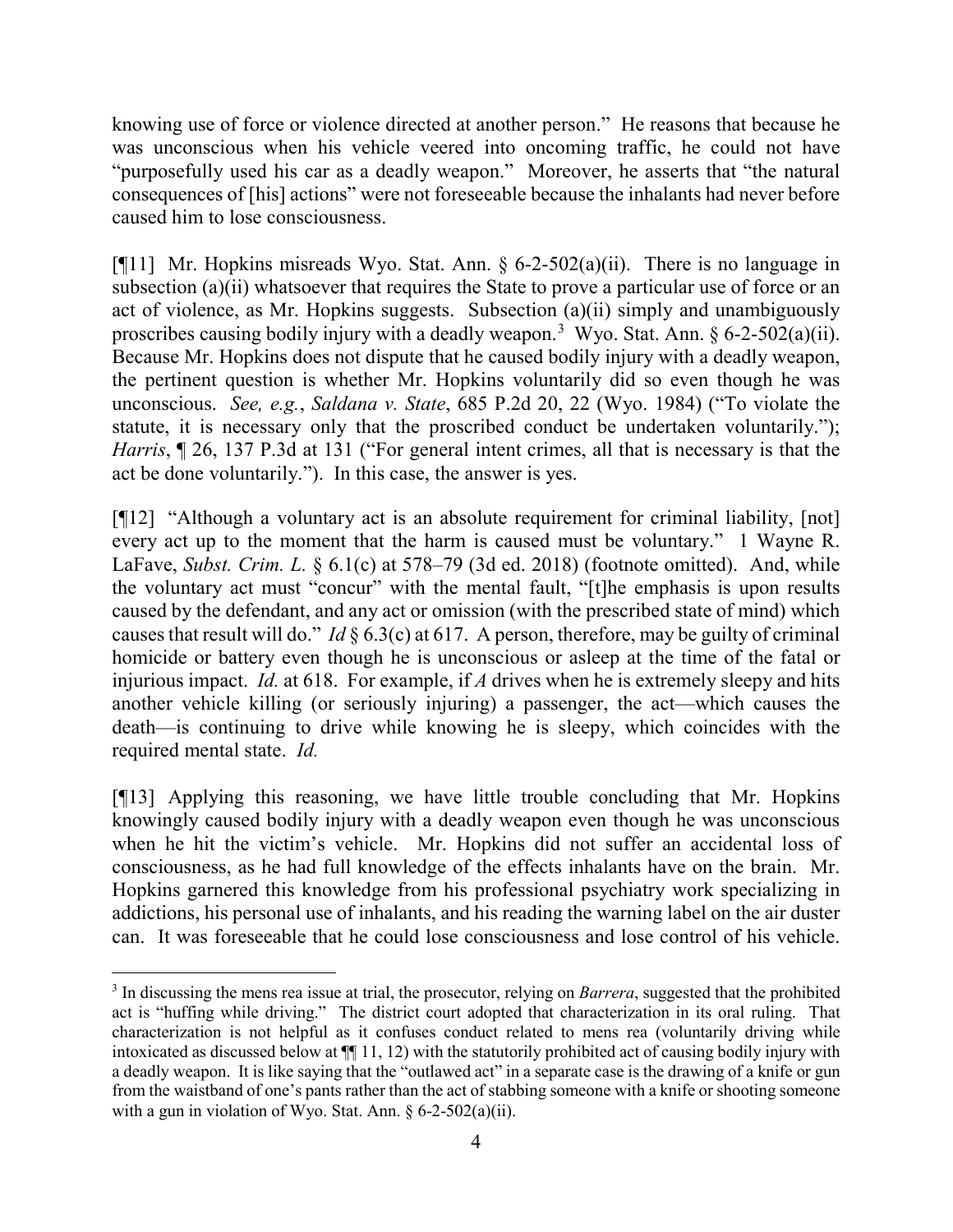Despite such knowledge, Mr. Hopkins chose to huff and drive himself to work while under the influence of an inhalant. He admitted that he possibly inhaled more along the way and a witness observed the air duster can in his lap as he was driving. Mr. Hopkins then lost consciousness, hit another vehicle, and injured the other driver. This voluntary and knowing conduct concurs with the general intent required by Wyo. Stat. Ann. § 6-2-502 (a)(ii)—it is conduct that produced the proscribed result. *See, e.g.*, *Streitmatter*, 981 P.2d at 927. The district court, therefore, did not err when it determined that Mr. Hopkins' defense theory was an improper statement of the law.

# *II. Does sufficient evidence support Mr. Hopkins' conviction for aggravated assault with a deadly weapon?*

[¶14] When we review a criminal conviction for sufficiency of the evidence, we view the facts in the light most favorable to the State. *Downs v. State*, 581 P.2d 610, 614 (Wyo. 1978). We leave out any conflicting evidence of the defendant, and draw every reasonable inference in the State's favor. *Id*. The question we must answer is whether a reasonable and rational jury could have convicted the defendant of the crime based upon the evidence that was presented at trial. *Horn v. State*, 554 P.2d 1141, 1145 (Wyo. 1976).

*Guy v. State*, 2008 WY 56, ¶ 37, 184 P.3d 687, 698 (Wyo. 2008).

[¶15] Mr. Hopkins asserts his conviction for aggravated assault and battery is not supported by sufficient evidence because no evidence supports an intentional or knowing mens rea. He argues that although he drove while under the influence of a toxic substance, the State failed to show "additional driving conduct" to support an "intentional and knowing action towards another individual." This claim has merit only if we adopt Mr. Hopkins' interpretation of the mens rea requirement under subsection (a)(ii). We rejected his interpretation for the reasons stated above.

[¶16] Applying the "knowingly" element of Wyo. Stat. Ann. § 6-2-502 (a)(ii) as the legislature plainly drafted it, the jury could reasonably infer the requisite mens rea from the fact Mr. Hopkins caused bodily injury to another with his vehicle under the circumstances evidenced in this case. Mr. Hopkins testified that he knew the effects inhalants have on the brain but inhaled the air duster anyway because he had the shakes; he drove his son to school after huffing; he stopped to get more air duster from his hotel room after dropping his son off at school; he got back in his car to drive to work and possibly inhaled more air duster as he was driving; and he struck another car causing injury to its driver. This testimony alone was sufficient to prove Mr. Hopkins knowingly violated Wyo. Stat. Ann.  $§ 6-2-502(a)(ii).$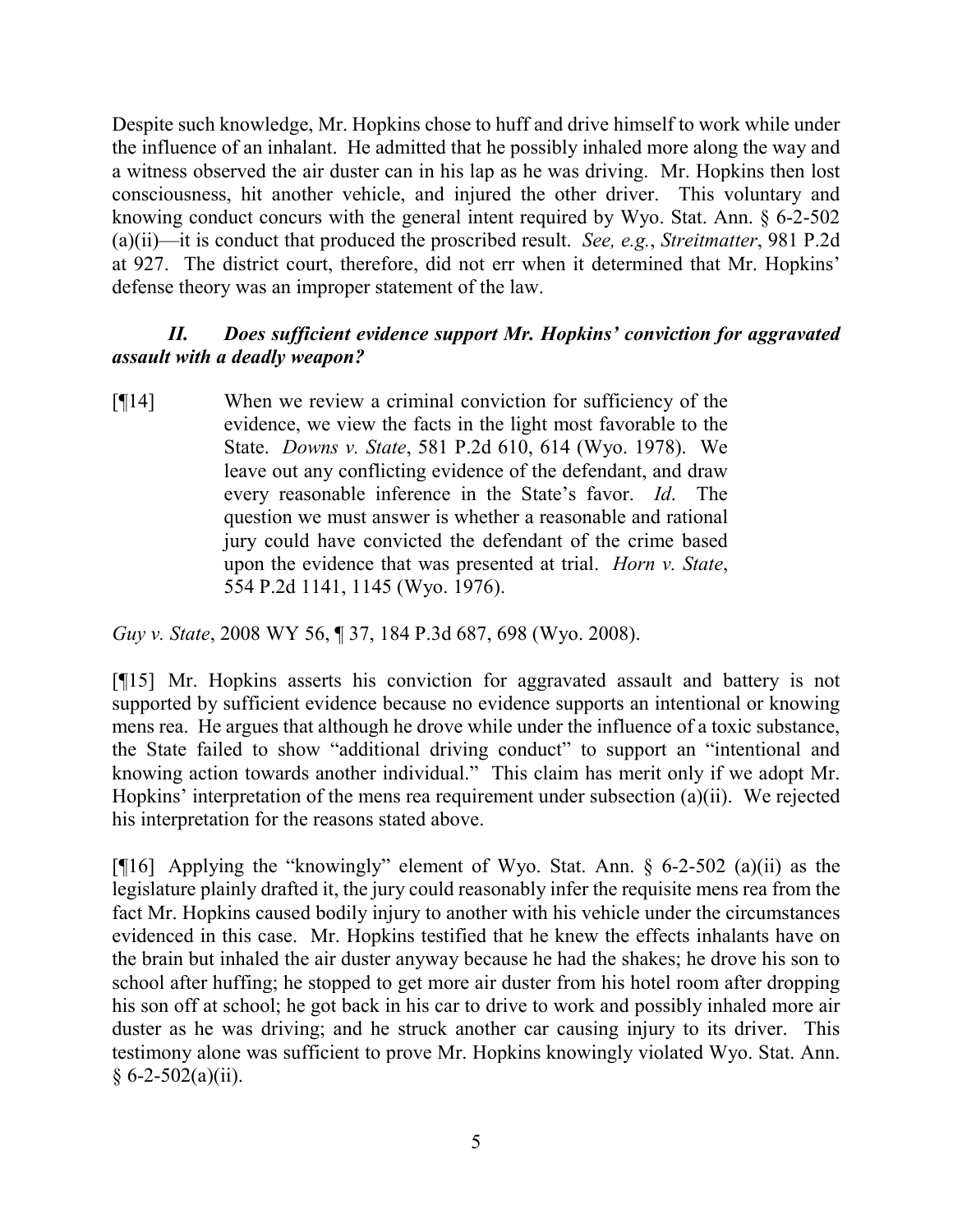#### *III. Was Mr. Hopkins prevented from presenting a complete defense?*

[¶17] Applying the same reasoning he argued in issues I and II, Mr. Hopkins contends that he should have been allowed to argue to the jury that his conduct better matched the mens rea required for related crimes, such as aggravated assault and battery under subsection (a)(i) (causing "serious bodily injury to another intentionally, knowingly or recklessly under circumstances manifesting extreme indifference to the value of human life") or driving under the influence and causing serious bodily injury under Wyo. Stat. Ann. § 31-5-233(h) (LexisNexis 2017). In other words, Mr. Hopkins wanted to present an "alternative charges" theory to argue that subsection (a)(ii) must require proof he "purposefully used his car as a deadly weapon" if aggravated assault and battery under subsection (a)(ii) is to be distinguished from those other crimes. He asserts that the district court's interpretation of "knowingly" in subsection (a)(ii) prevented him from presenting a complete defense and, thus, violated his due process rights. Mr. Hopkins frames his due process claim in terms of how the jury was ultimately instructed—arguing that the district court violated his due process rights when it (1) failed to instruct the jury on the defense's theory of the case, and (2) instructed the jury on the "knowingly" element by giving the pattern general criminal intent instruction over his objection and refusing to give his proposed instruction defining "knowingly" as "purposefully."

#### **A. Defense Theory Instruction**

[¶18] "The failure to give an offered instruction on the law related to a theory of defense is a due process issue, which this Court reviews *de novo.*" *Tingey v. State*, 2017 WY 5, ¶ 27, 387 P.3d 1170, 1178 (Wyo. 2017) (citing *James v. State*, 2015 WY 83, ¶ 17, 357 P.3d 101, 105 (Wyo. 2015)). However, the failure to give an instruction that is not offered by a defendant is reviewed for plain error. *Id.* (citing *Vaught v. State*, 2016 WY 7, ¶ 13, 366 P.3d 512, 515 (Wyo. 2016); *Schaeffer v. State*, 2012 WY 9, ¶ 26, 268 P.3d 1045, 1056 (Wyo. 2012)).

[¶19] Our review is for plain error because Mr. Hopkins did not submit a theory of defense instruction outlining his position. [4](#page-6-0) *Tingey*, ¶ 27, 387 P.3d at 1178. In order to prevail under the plain error standard, Mr. Hopkins must show the record reflects "that a clear and obvious violation of a clear and unequivocal rule of law adversely affected a substantial right to such a degree that he was materially prejudiced." *Id.* (citing *Vaught*, ¶ 14, 366 P.3d at 516 (footnote omitted)). "To establish that failure to give the instruction violated a clear rule of law, he must provide authority showing that . . . Wyoming law had a clear-cut

<span id="page-6-0"></span> <sup>4</sup> Prior to trial, the State submitted its proposed jury instructions, including an instruction on the elements of aggravated assault and battery and that self-induced intoxication is not a defense to the crime of aggravated assault and battery—bodily injury with a deadly weapon. Mr. Hopkins filed a notice with the district court stating he believed the State's proposed jury instructions were proper and appropriate; he did not have any amendments, nor did he offer other instructions.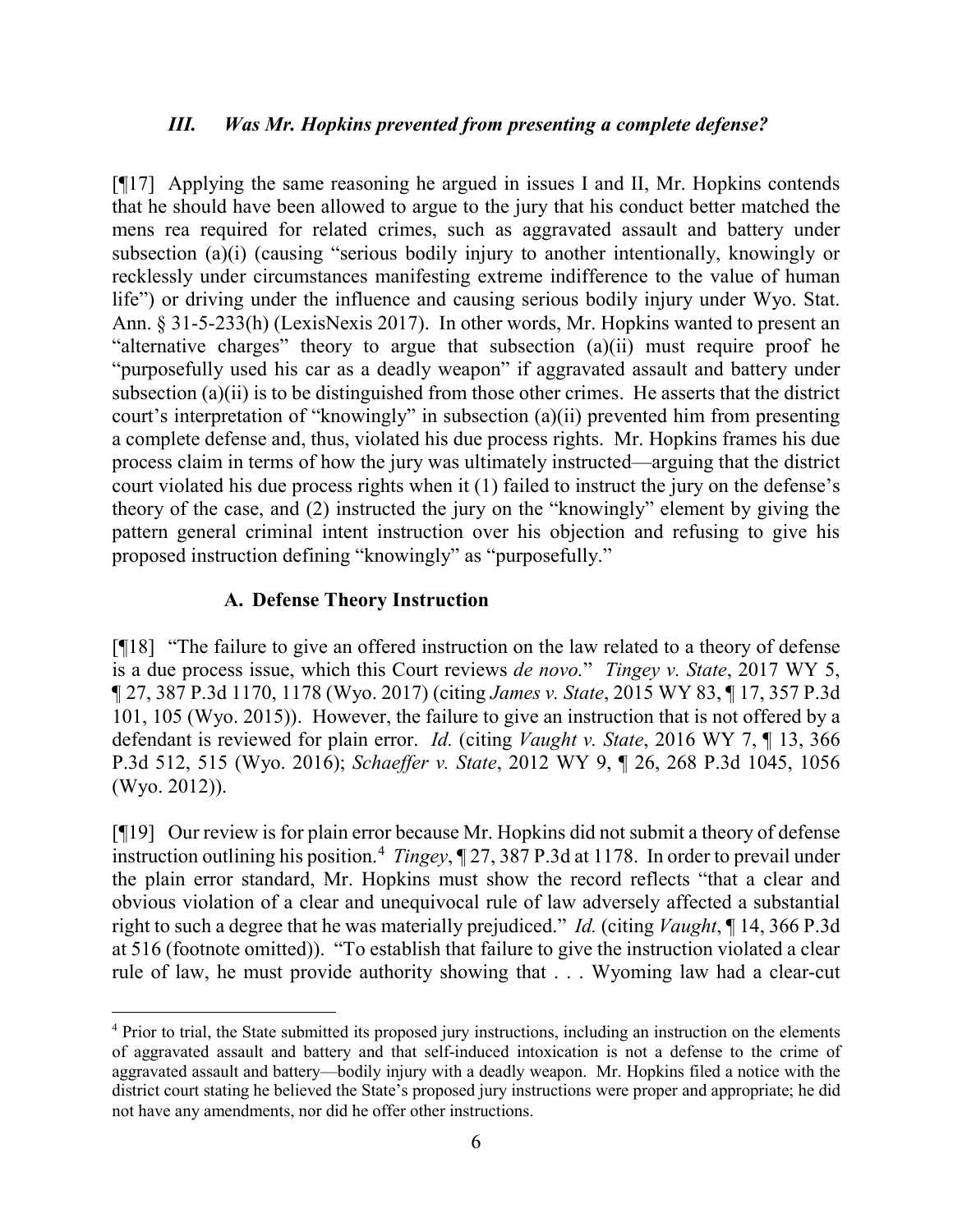requirement that juries be given the instruction he now champions." *Tingey*, ¶ 27, 387 P.3d at 1178 (quoting *Vaught*, ¶ 14, 366 P.3d at 516 (footnote omitted)). Material prejudice requires Mr. Hopkins to demonstrate that there is a "reasonable probability that the result would have been more favorable to the defendant had the error not occurred." *Larkins v. State*, 2018 WY 122, ¶ 94, 429 P.3d 28, 50 (Wyo. 2018).

[¶20] Mr. Hopkins does not identify a clear and unequivocal rule of law the district court violated and we have found none. As discussed above, Mr. Hopkins' defense theory, that the State was required to prove he "purposefully hit the victim's vehicle," is legally flawed and, therefore, was properly excluded from presentation to the jury. *See, e.g.*, *Bush v. State*, 2008 WY 108, ¶ 59, 193 P.3d 203, 218 (Wyo. 2008) (citation omitted) (explaining that the United States Constitution "permits judges to exclude evidence that is repetitive, only marginally relevant, or poses an undue risk of harassment, prejudice or confusion of the issues"); *Marfil v. State*, 2016 WY 12, ¶ 25, 366 P.3d 969, 975 (Wyo. 2016) (citation omitted) (approving the refusal of a proposed jury instruction that misstates the law).

[¶21] Moreover, it is not a theory of defense to request that the jury be instructed on crimes the State has not charged. *Harnetty v. State*, 2019 WY 21, ¶ 29, 435 P.3d 368, 374 (Wyo. 2019) (citing *Bouwkamp v. State*, 833 P.2d 486, 490 (Wyo. 1992) ("Suggestion of an alternative charge is not a defense to the crime being prosecuted.")). Mr. Hopkins had no due process right to have the district court instruct the jury on a crime under which he was not charged. *See Harnetty*, ¶ 30, 435 P.3d at 375. He was not charged with aggravated assault and battery under Wyo. Stat. Ann. § 6-2-502(a)(i) or driving under the influence and causing serious bodily injury under Wyo. Stat. Ann. § 31-5-233(h). Consequently, Mr. Hopkins has failed to demonstrate any plain error impacting his due process rights.

# **B. "Knowingly" Instruction**

[¶22] During deliberations, the jury sent a note to the district court, inquiring as follows:

Need clarification for instruction #11, Point 4. "Knowingly caused" What is the legal definition? How are we as jurors to understand and apply this point?

In response to the jury's question, the district court informed the parties of its intent to provide the Wyoming Criminal Pattern Jury Instruction 6.13, defining general criminal intent. Mr. Hopkins advised the district court that he did not believe further instruction was necessary, but that if the district court was inclined to do so, he proposed that the district court provide an instruction stating "knowingly" means "purposefully." After further discussion, Mr. Hopkins informed the district court of his final position that he objected to any further instruction. He also argued that the pattern instruction would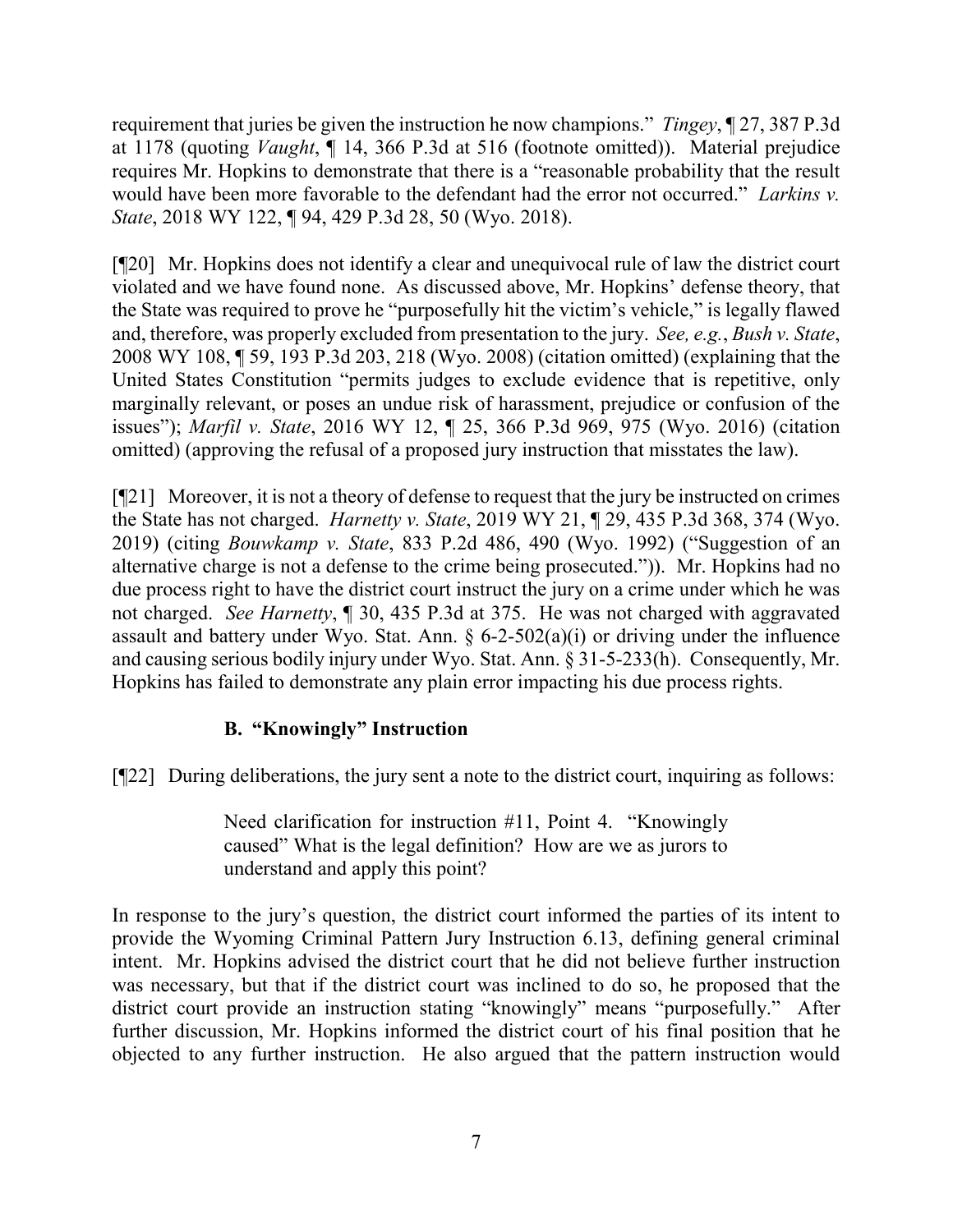attempt to define a common usage term—"knowingly"—that needs no further definition. The district court provided the general intent instruction over Mr. Hopkins' objection.<sup>[5](#page-8-0)</sup>

[¶23] Mr. Hopkins now asserts that the jury's question "struck at the heart of the issue the defense wanted to raise and the court prevented, which is the 'knowing' element." He claims he was prejudiced by the district court giving the general intent instruction over his objection and the district court's refusal to provide his proposed instruction. We disagree.

[¶24] The district court has "wide latitude in instructing the jury and, as long as the instructions correctly state the law and the entire charge covers the relevant issue, reversible error will not be found." *Dennis v. State*, 2013 WY 67, ¶ 36, 302 P.3d 890, 897 (Wyo. 2013) (citation omitted). We review the district court's refusal to give a requested instruction for an abuse of discretion. *Id.* (citation omitted). Prejudice results when the instructions confuse or mislead the jury. *Id.* (citations omitted).

[¶25] Although Mr. Hopkins objected to the district court providing the pattern instruction defining general criminal intent, he has not demonstrated that the instruction was confusing, misleading, or an inaccurate statement of the law. In fact, at trial, Mr. Hopkins admitted that he saw "nothing wrong" with the pattern instruction "as it outlines the law."

[¶26] Mr. Hopkins' claim that the district court erred when it refused to give his proposed instruction that "knowingly" means "purposefully" likewise is without merit. "A district court is not required to define a statutory term unless the term has a technical or legal meaning different than its common meaning." *Marfil*, ¶ 25, 366 P.3d at 976 (citations omitted). We previously held that "the term 'knowingly' requires no clarification because the legal meaning of the term is not so separate from its ordinary meaning." *Adekale v. State*, 2015 WY 30, ¶ 42, 344 P.3d 761, 770 (Wyo. 2015) (citing *Morris v. State*, 2009 WY 88, ¶ 16, 210 P.3d 1101, 1105 (Wyo. 2009)); *see also Marfil*, ¶ 25, 366 P.3d at 975 (citation omitted) (explaining that "where a term used in a criminal statute is not given a statutory definition, we presume the legislature did not mean for the term to have a specialized meaning"). Mr. Hopkins conceded at trial that "knowingly" is a "common usage" term that did not require further definition. Thus, the district court did not abuse its discretion when it rejected Mr. Hopkins' proffered instruction.

<span id="page-8-0"></span><sup>&</sup>lt;sup>5</sup> The district court instructed the jury:

In the crime Aggravated Assault and Battery—Bodily Injury with Deadly Weapon charged there must exist a connection between the act or conduct and general criminal intent.

General criminal intent requires that the charged act is voluntarily taken, but it does not require any intention to violate the law or any intention to do a further act or achieve any further consequence, result, harm or injury from such act. When a person voluntarily does that which the law declares to be a crime, that person is acting with general criminal intent.